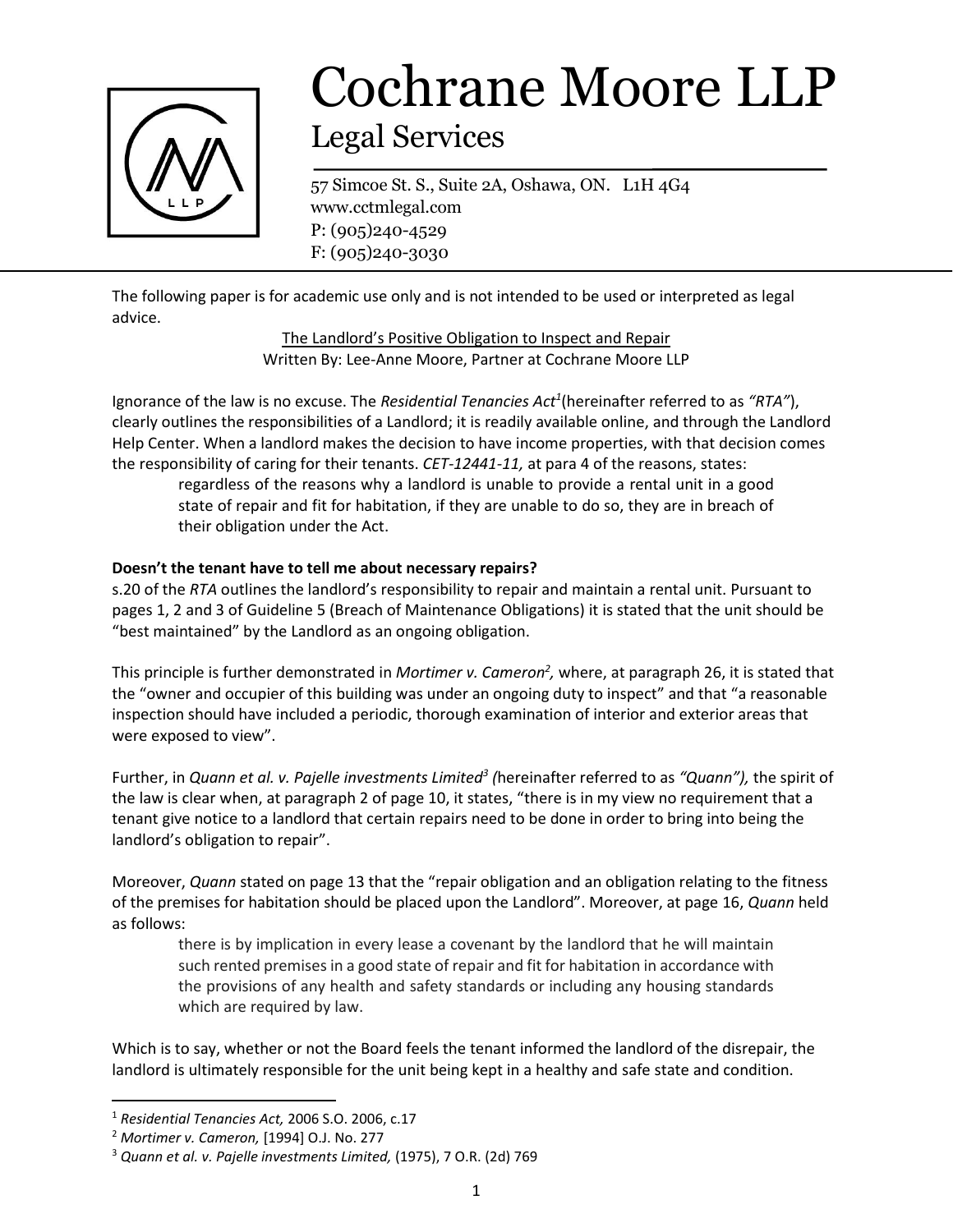#### **How much damage is too much damage?**

While it is unreasonable for a tenant to expect a new home be constructed from the old, in the words of Lord Blackburn<sup>4</sup>, "patch where it needs patching".

## **What if I include a clause stating I'm not liable for repairs or damage?**

Per *Bhasin v. Hrynew<sup>5</sup>*, the Supreme Court of Canada ruled that the parties to a contract will act honestly and in good faith. Including a clause contrary to statute with the intent of disregarding your responsibilities could end poorly for you.

## In *Punch v. Savoy's Jewellers Ltd. et. al.<sup>6</sup>* it was stated:

Clauses which exempt or limit the liability of a contracting party in situations where there is a failure to carry out the contractual obligations have long troubled the courts. Often these clauses are included in a standard form of contract where the contracting parties are of very unequal status...It appears frustrating that a contracting party should undertake to do something and then specify that it will not be liable if it fails to fulfil its undertaking.

It is further acknowledged in *Firestone Tyre v. Vokins<sup>7</sup>* that "it is illusory to say we promise to do a thing but we are not liable if we do not do it".

### **How about a clause stating that the tenant will do the maintenance work?**

Per *Montgomery v. Van<sup>8</sup>,* paragraphs 13-16, a landlord cannot assign responsibility for maintenance to a tenant by way of a lease agreement. This decision has been upheld by the Board in matters such as *TST-49807-14,* where, at paragraphs 30 and 38, the Board recognizes that if a Tenant must pay 100% of their rent, the Landlord must fulfill 100% of their responsibilities towards maintenance.

If a landlord wants to contract out maintenance such as snow removal, lawn and garden care, or work inside the home it must be done by way of a separate contract. All elements of a contract must be met.

#### **What about damage caused more than a year ago?**

Page 3 of Guideline 5 (Breach of Maintenance Obligations) and Page 2 of Guideline 6 (Tenant's Rights) outline that when maintenance concerns are ongoing, the one-year limitation period runs from the date the repair is completed or the standard is complied with. While these documents aren't binding on the Board, they are called "Interpretation Guidelines" for a reason.

#### **What are the consequences of failing to maintain a rental unit?**

At para 5 the Divisional Court case of *Offredi v. 751768 Ontario Ltd*<sup>9</sup> stated:

The question of fault on the landlord's part is not the issue... What the tenants claim is a breach of contract. The tenants were paying full rent for premises which the landlord was under an obligation... to keep in a good state of repair and fit for habitation. The landlord failed to do that. That is the basis for the claim for an abatement...

 $\overline{\phantom{a}}$ 

<sup>4</sup> *Supra 3* page 11

<sup>5</sup> *Bhasin v. Hrynew* 2014 SCC 71

<sup>6</sup> *Punch v. Savoy's Jewellers Ltd. et. al.* (1986) 54 O.R. (2d) 383

<sup>7</sup> *Firestone Tyre v. Vokins* [1951] 1 Lloyd's Rep. 32

<sup>8</sup> *Montgomery v. Van,* 2009 ONCA 808 (CanLII)

<sup>&</sup>lt;sup>9</sup> Offredi v. 751768 Ontario Ltd, 1994, 116 D.L.R. (4<sup>th</sup>) 757 (Ont. Div. Ct.)